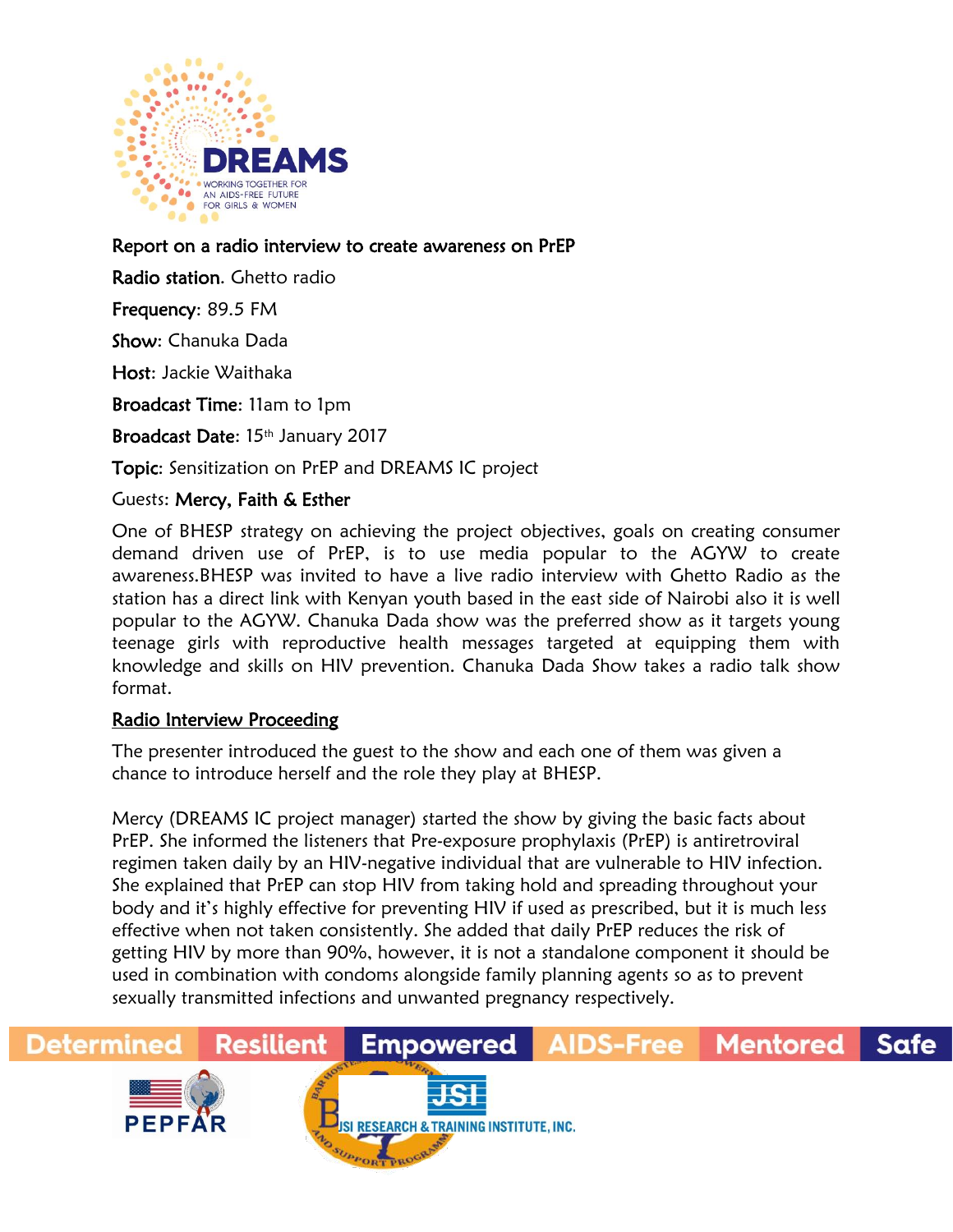

Mercy continued after a short break and raised that BHESP is working with DREAMS Innovation Challenge through PEPFAR and JSI (John Snow Inc.) in implementing PrEP awareness creation and PrEP provision, targeting AGYW age 15-24 years in Makadara,Kayole,Dandora,Embakasi,Majengo,Kasarani and Githurai. She added that PrEP use had been approved in the country, and NASCOP (National Aids and STI Control Program) rolled out PrEP guidelines in July 2016 together with the new ART guidelines. And this preceded a pilot study on PrEP uptake that had been done in 2015 with BHESP taking part.

The interviewer asked Mercy why that age group and why that gender. Mercy responded that the project is focussed on that age and gender since it is the more vulnerable population to HIV infections and the high HIV vulnerability is attributed to inability of AGYWs to negotiate safe sex and coercion from sexual partners, low-risk perception, high-risk behaviour including multiple partnerships with inconsistent condom use and preference for unprotected sex as a show of love. Other factors include unemployment and poverty, sexual violence, alcoholism and drug use, permissive social norms that encourage sexual relationships with older men with unknown HIV status whom they submit to sexually without raising protection issues.

Faith, who is currently on PrEP, told the listeners she decided to take PrEP to prevent herself from HIV as she is very active in sex. She was asked about some of the side effects of PrEP, she said just like any other medicine PrEP had some side effects like vomiting, dizziness, and nausea during the first days of initiation but with time the body adjusts to the drug

On her part Esther who is BHESP PrEP ambassador told the listener how she creates awareness about PrEP among her peers. She said that she uses group discussions and one on one session to reach her peers as well as the distribution of IEC materials and posters. She mentioned that she does not only create awareness but refer them to the site of PrEP uptake.

## Feedback from the listeners

Caller 1: The youth should abstain or use preventive measures like condom and PrEP. Caller 2: What is PrEP and how does it work?

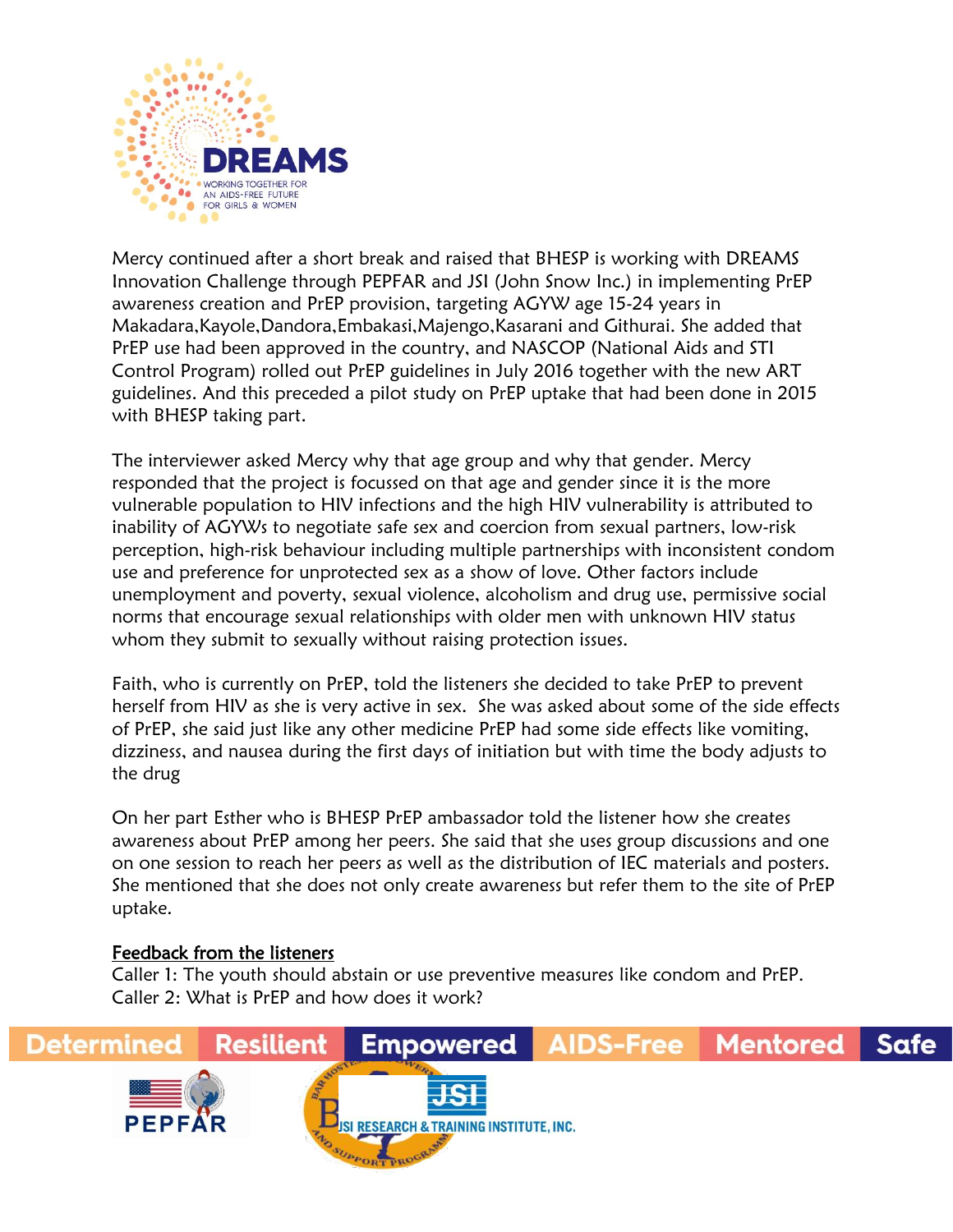

Caller 3: It's my first day to hear about PrEP and I have been well informed.

Caller 4: Happy to learn about new things.

Caller 5: PrEP will be very beneficial to the youth. My question is when should one start taking PrEP? Is it for daily use?

On social media below are some of the feedback; Mburu Neymar Mpenda Mamake: hae jackie...tuache ignorance kah venye dem amesema @Brendabibi9: @Jackiewaithaka izo prep zinapatikana wapi huku kenya @Ghettoradio895 #Chanukadada **@valerie** webz: have u talked about the side effects of using PrEP? @BrenderOmari: [@JackieWaithaka](https://twitter.com/JackieWaithaka) where can I get PrEP in kenya[? #Chanukadada](https://twitter.com/hashtag/Chanukadada?src=hash)

Before concluding the show, Mercy was given chance to address the issues raised in the listeners' feedback. She responded that PrEP is for free and they can reach BHESP offices through a number she shared for more informtion.And she emphasized that as mention in the introduction it is a daily pill however one can discontinue with reported vulnerability risk.